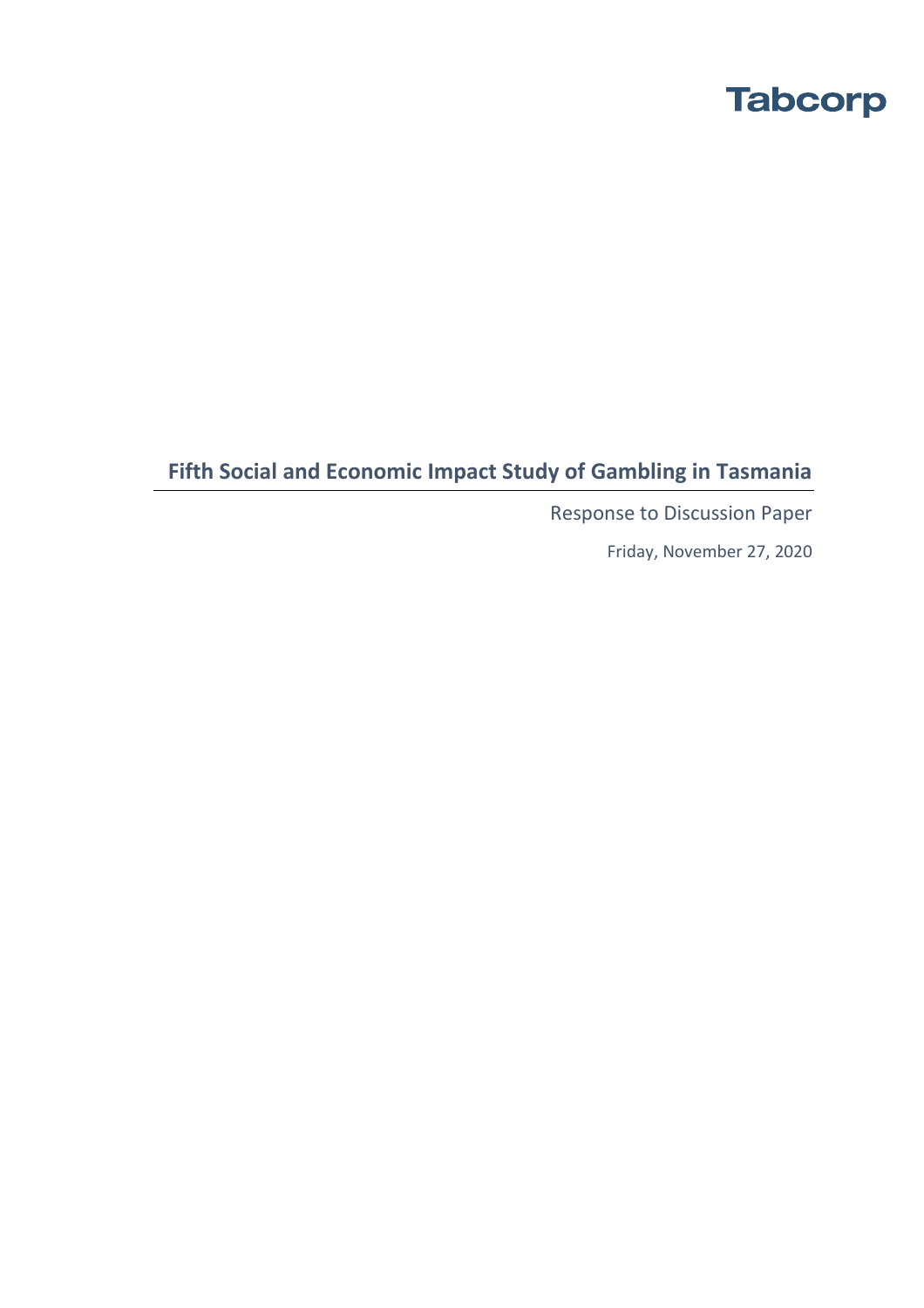

# **Background**

Tabcorp Holdings Ltd (**Tabcorp**) appreciates the opportunity to provide input to the Fifth Social and Economic Impact Study of Gambling in Tasmania.

As the ultimate holding company of our key subsidiary companies that have operations in Tasmania, including Tattersall's Sweeps Pty Ltd, UBET Tas Pty Ltd, eBet Gaming Systems Pty Ltd and Bytecraft Systems Pty Ltd, Tabcorp appreciates the opportunity to respond to this Discussion Paper (the paper) on their behalf.

### **About Tabcorp**

Tabcorp is a world-class diversified gambling entertainment group listed on the ASX.

We manage iconic brands which ignite passion and excitement in millions of Australians.

Our goal is to build a sustainable future for gambling entertainment while making a positive impact. Each year our operations return billions of dollars to the Australian community, the racing industry and venue partners including TAB agents, news and lottery agents, hotels and clubs.

Tabcorp's vision is to be the trusted gambling entertainment company. We are committed to minimising gambling harm and have a strong track record for facilitating responsible gambling in Australia. The sustainability of our businesses and our regard in the community is dependent on us minimising harm from gambling.

Tabcorp employs over 4,600 Australians and our brands such as TAB, Sky Racing, The Lott, Keno and Max are delivered in over 8,000 venues across Australia, and over 60 countries worldwide.

Tabcorp is also the largest funder of the racing industry in Australia.

Thirty-nine per cent of our senior leaders are female, and we are proud to be recognised by the Commonwealth Government as an Employer of Choice for Gender Equality – the only gambling company, and one of only 120 Australian organisations, to receive this citation.

We also have one of the strongest track records with respect to responsible gambling.

### **Tabcorp has always been a responsible contributor**

Tabcorp has a proud Australian history dating back to 1881 – collaboratively working with governments and partnering with the community, particularly in times of need. We recently donated more than \$1.9m to the 2019/2020 bushfire recovery effort, including \$50,000 to the Tasmanian Fire Service.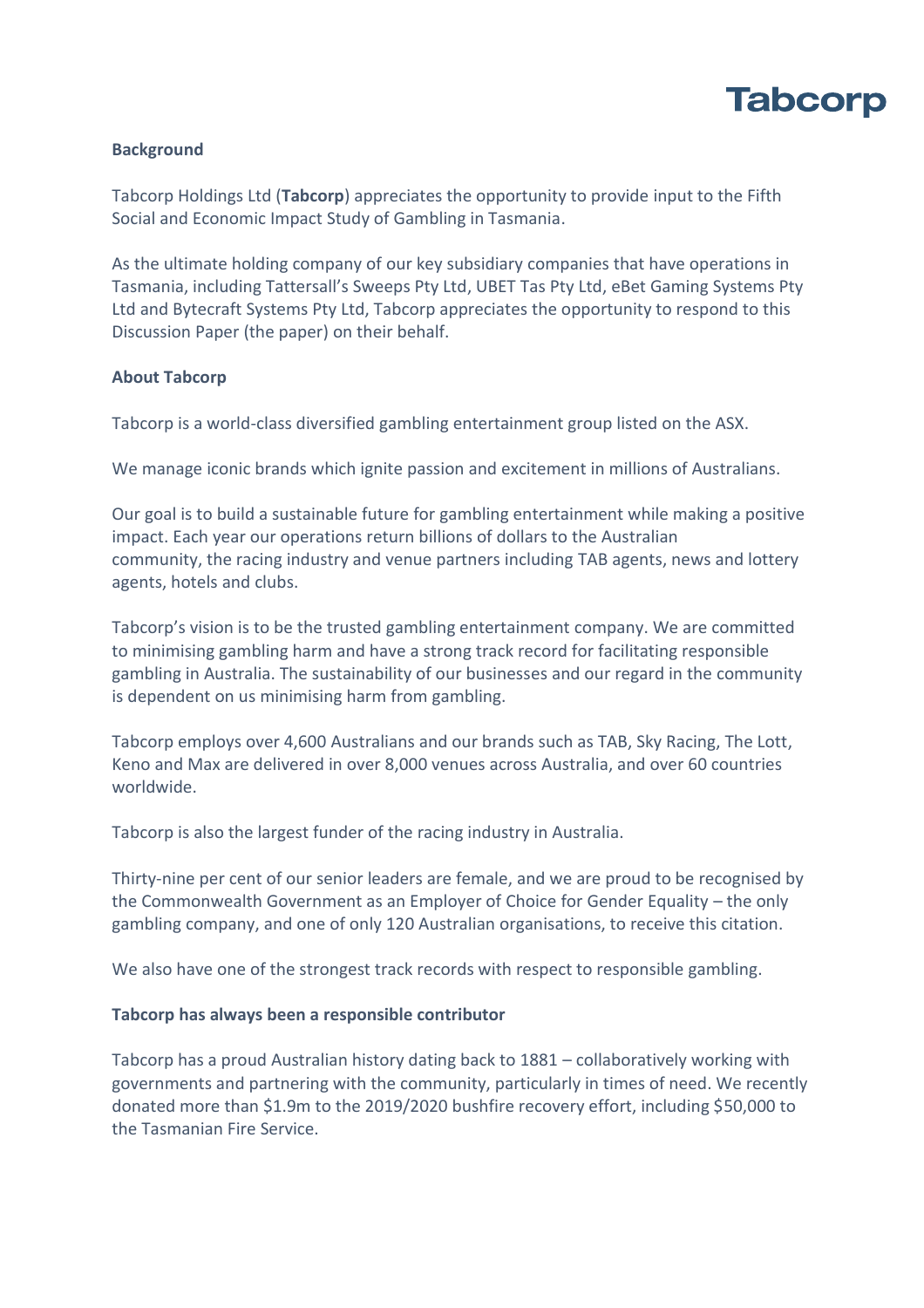

### **COVID-19 pandemic**

As a priority, Tabcorp protected the health and wellbeing of its employees and implemented several measures to protect jobs during the pandemic. Where possible, all Tabcorp staff safely worked from home. To further preserve direct Tabcorp jobs and support the continued operation of Tabcorp's businesses during the pandemic, the Chief Executive Officer took a 20% reduction in fixed remuneration and all other permanent staff moved to a four-day week until the end of the 2020 financial year.

Moreover, no executive or staff bonuses were paid for the FY20 year.

To support small and family businesses and protect jobs during the COVID-19 pandemic, Tabcorp has so far suspended more than \$100 million in contracted fees for around 4,000 agencies, pubs and community clubs. Tabcorp supported our news and Lotto agents by changing settlement terms for ISI games helping to improve cash flow and changed some elements of our Omni-Channel commission program which has meant additional revenue for more than 90 news and Lotto agents in Tasmania.

To support community awareness and the management of COVID-19, Tabcorp encouraged its customers to download the COVIDSafe App via prominent banner advertising in our TAB App, produced targeted commercials for television and newspapers, and deployed signage in retail venues as they reopened. Tabcorp also supported crucial federal government messaging via our television and radio platforms (i.e. SKY Racing and SKY Sports Radio) with over \$1 million worth of free government advertising to ensure the community was adequately informed.

### **Tabcorp in Tasmania**

In Tasmania during FY 20, Tabcorp made an economic contribution of more than \$65 million, including directly employing more than 50 Tasmanians, returning more than \$50 million in state taxes, collecting over \$8 million in GST and paying more than \$13 million in commissions to small business – such as newsagents, pubs and clubs – many of which are owned and operated as small family businesses.

### **Commitment to harm minimisation**

Tabcorp is committed to minimising gambling harm and want to continue our strong track record of customer care in Australia. The sustainability of our businesses and our role in the community relies on a deep commitment to minimising harm from gambling.

Whilst most Australians gamble responsibly and within their means, we recognise that a small proportion of the population experience problem gambling  $(0.6%)^1$ . In response, Tabcorp continues to update our systems, procedures, processes and operating model to support responsible gambling.

<sup>i</sup> Fourth Social and Economic Impact Study of Gambling in Tasmania (2017) Volume 2: Prevalence Survey Report to Tasmanian Government Department of Treasury and Finance by ACIL Allen Consulting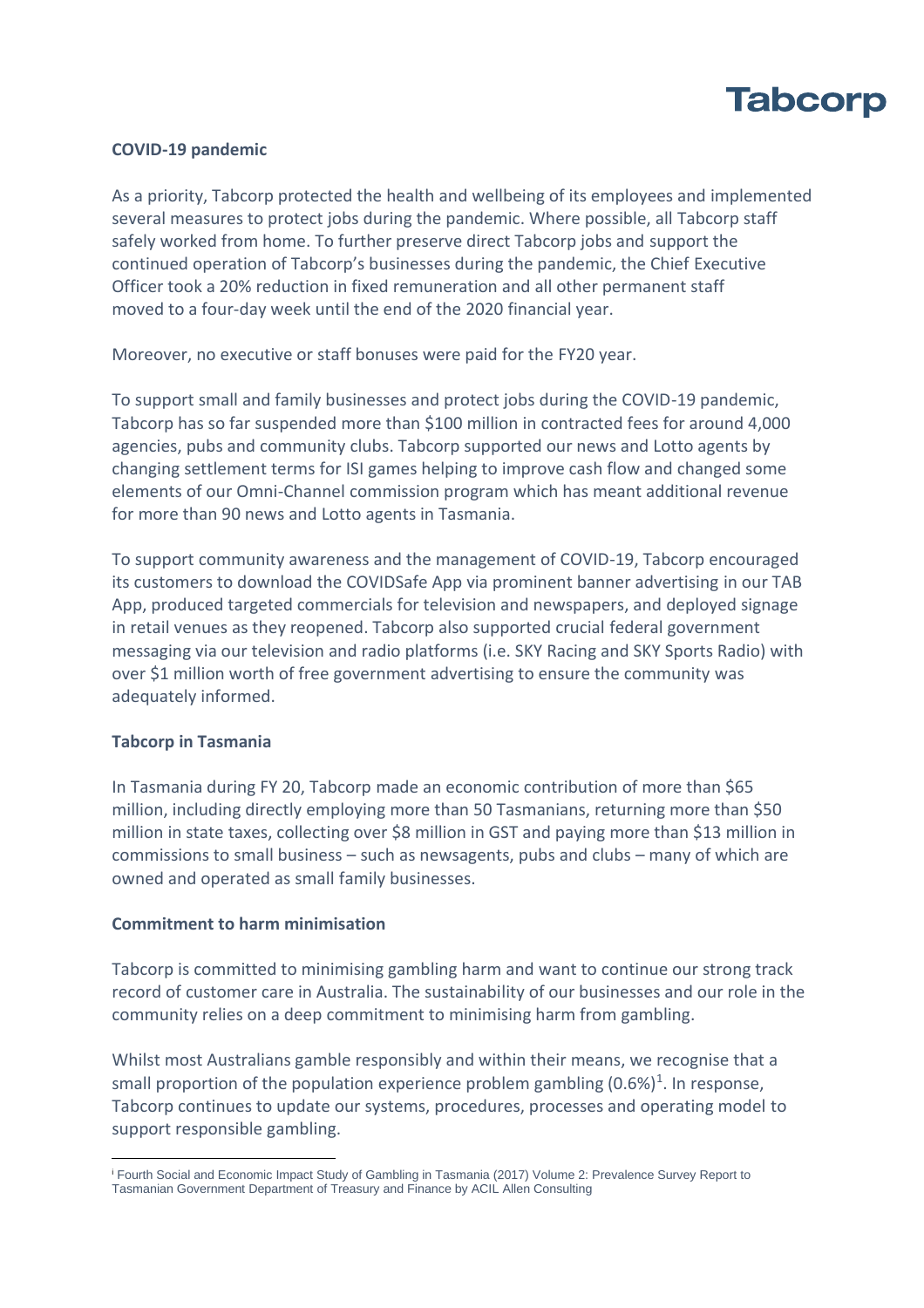

We have developed "Customer Care" technologies and human-led tools that work together to better understand gambling behaviour and empower customer choice.

### **Summary of Tabcorp's position**

- The COVID-19 pandemic is having (and is likely to continue to have) a short-term disruptive and commercial impact on the businesses of Tabcorp as well as accelerating the structural trends of consumers gambling less in retail venues. This is having a detrimental impact on our venue partners who rely on the sale of Tabcorp's products as well as the racing industry.
- Governments should prioritise legislation and regulation that promotes responsible gambling in regulated environments, such as pubs, clubs, agencies and racecourses.
- Tabcorp believes that the nature and intensity of competition in the Australian gambling industry has fundamentally changed over the past decade – especially in the wagering industry.
- The regulatory landscape has not kept pace with new technologies and new products, and as a result, has favoured overseas-owned online-only gambling companies licensed in the Northern Territory (corporate bookmakers).
- Tabcorp will always support sensible government reform that balance community expectations and harm minimisation, with the sustainability of the racing industry and our venue partners.

### **Conclusion**

Tabcorp has a mutual interest in a strong and sustainable gambling industry in Tasmania – with thriving retail venues, strong employment and vibrancy across all communities who rely on the industry.

Tabcorp's responses to specific issues in the discussion paper are located at Attachment A, Attachment B and Attachment C.

Should you have any further queries, please do not hesitate to me on 0417 992 933 or Charles Moon, Manager – Government and Industry Affairs on 0438 093 785 or [Charles.Moon@tabcorp.com.au.](mailto:Charles.Moon@tabcorp.com.au)

Yours sincerely,

Dan Callacton

**Thomas Callachor** General Manager Government & Industry Affairs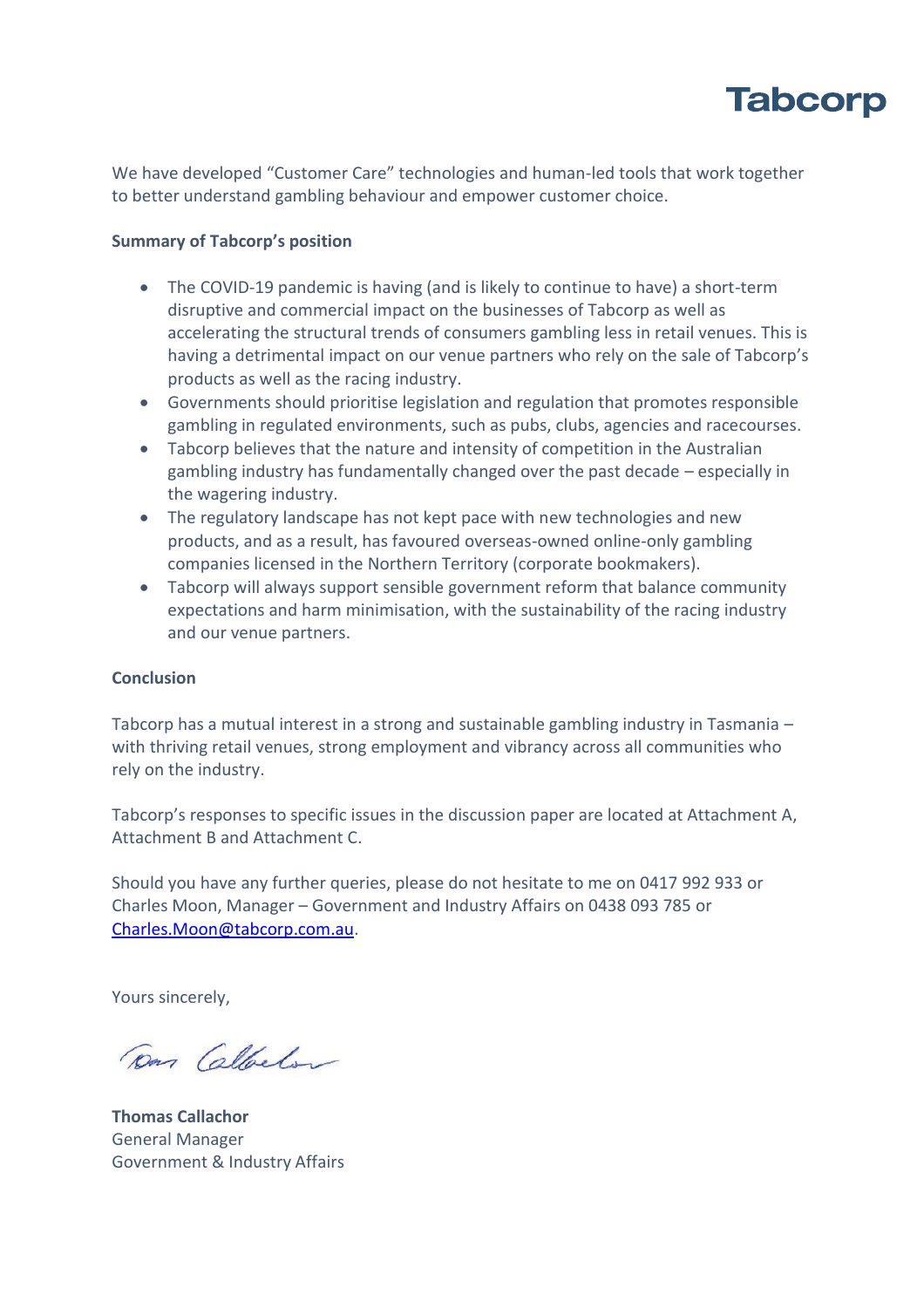

# **ATTACHMENT A: ECONOMIC DEVELOPMENT OF THE GAMBLING INDUSTRY**

### **How has the Tasmanian gambling industry evolved since 2017?**

The nature and intensity of competition in the Australian gambling industry has fundamentally changed over the past decade – especially in the wagering industry. The regulatory landscape has not kept pace with new technologies and new products, and as a result, has favoured overseas-owned online-only Corporate Bookmakers licensed in the Northern Territory.

### *Wagering*

On 28 July 2020, Tabcorp migrated all Tasmanian-based digital accounts from UBET to Tabcorp (Account Customer Migration). All account details, including customer details, pending bets, marketing preferences, deposit and spend limits (where applicable), account balances and transaction histories amongst other details were migrated to new accounts in the Tabcorp system. TAB's digital customers in Tasmania also gained access to the new TAB app (iOS and Android versions) and the TAB website which provides enhanced vision (i.e. live racing and selected sports such as NBA).

Tasmanian pubs and clubs have also benefited given TAB's unique digital commissions model, which provides venues a share of commission on eligible bets that are placed within the venue via the TAB app. Furthermore, customers in Tasmania now have access to *Venue Mode* – an enhanced in-venue betting experience that offers exclusive features and offers when using the TAB app while in a TAB venue.

Beyond Tabcorp's strong and continuing investment in Tasmania, the evolution of the gambling market since 2017 has witnessed Corporate Bookmakers rapidly growing their market share in Australia – to approximately 70% of the online market. Corporate Bookmakers have used the low cost and favourable regulatory landscape in the NT – as well as changes in technology and consumer behaviour – to attract customers from gambling in retail venues across Tasmania.

This changing landscape has seen customers migrating from gambling in the heavily regulated and supervised environment of retail venues (i.e. pubs, clubs, TAB agencies and at racecourses) to betting online with Corporate Bookmakers. Consequently, retail venues and the racing industry in most jurisdictions, have suffered with a reduction in revenue flows, the loss of jobs and lack of investment in favour of Corporate Bookmakers.

# *Lotteries*

The Lott – Australia's leading lottery business with operations in all states and territories, except Western Australia with game brands including TattsLotto, Powerball, Oz Lotto, Set for Life, Lucky Lotteries and Instant Scratch-Its – unveiled its new Retailer Remuneration Program in March 2018. It came as The Lott also introduced several new customer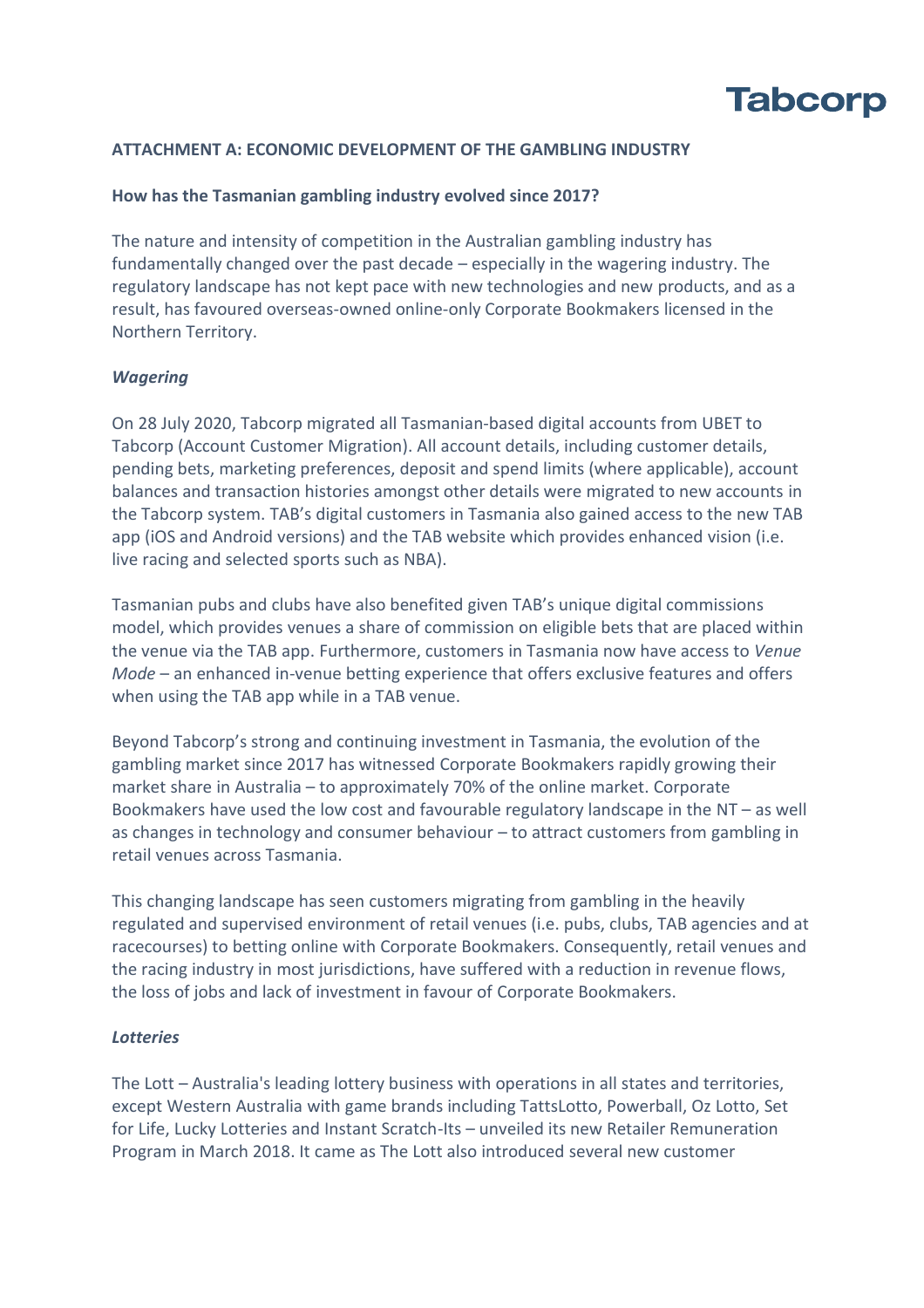

initiatives including free customer membership, win notification service, digital wallet, and a new-look the Lott Membership card.

The Retailers Remuneration Program was developed in consultation with industry groups and retailers, and incorporates performance-based remuneration, which gives each franchisee the potential to earn bonus commission if they meet certain benchmarks.

The program provides Tasmania's lottery retail network with a new performance-based remuneration model, a commission sharing model that allows outlets to receive a share in digital commission from customers who also purchase in retail, and access to commission on digital purchases by customers that have signed up as a result of being activated to join in store.

Key components of the new Retailer Remuneration Program include:

- Performance-based remuneration based on the rating achieved by an outlet in the preceding survey period;
- Introduction of new outlet rating program to drive a consistent customer-led, omnichannel experience;
- Omni-channel digital commission, which enables retailers to share in digital sales from omni-channel customers; and
- Omni-channel sign-up bonus, which is a bonus commission on digital purchases made by customers that have signed up within four weeks of a retailer activating them in an outlet.

The Lott also announced that from 1 July 2019, outlet digital point-of-sale (DigiPOS) hardware and the ongoing maintenance of this equipment will be paid for by the Lott which will provide new franchisees access to eye-catching point of sale at minimal cost. To date, more than \$280,000 has been invested in this program in Tasmania.

# *Synthetic lotteries*

Synthetic lottery products offered by overseas-owned Corporate Bookmakers licensed in the Northern Territory remain a threat to the viability of our news and lottery agents, the regulation of official lotteries and the benevolent taxation directed to the Tasmanian community.

Synthetic lotteries have the potential to erode more than \$1.3 billion of annual state revenues that flow from government regulated lottery and keno draws and are used for hospitals, schools, roads and charities.

Synthetic lotteries are not strictly regulated lottery or keno draws but rather derivative products such as bets on the outcomes of overseas lottery and keno draws, and movements in stock market indices. These derivative products are often marketed as a lottery product. The Australian lotteries and keno system has been built on guaranteed prize pools, fair taxation – which returns a substantial dividend to the community – and is bound by strict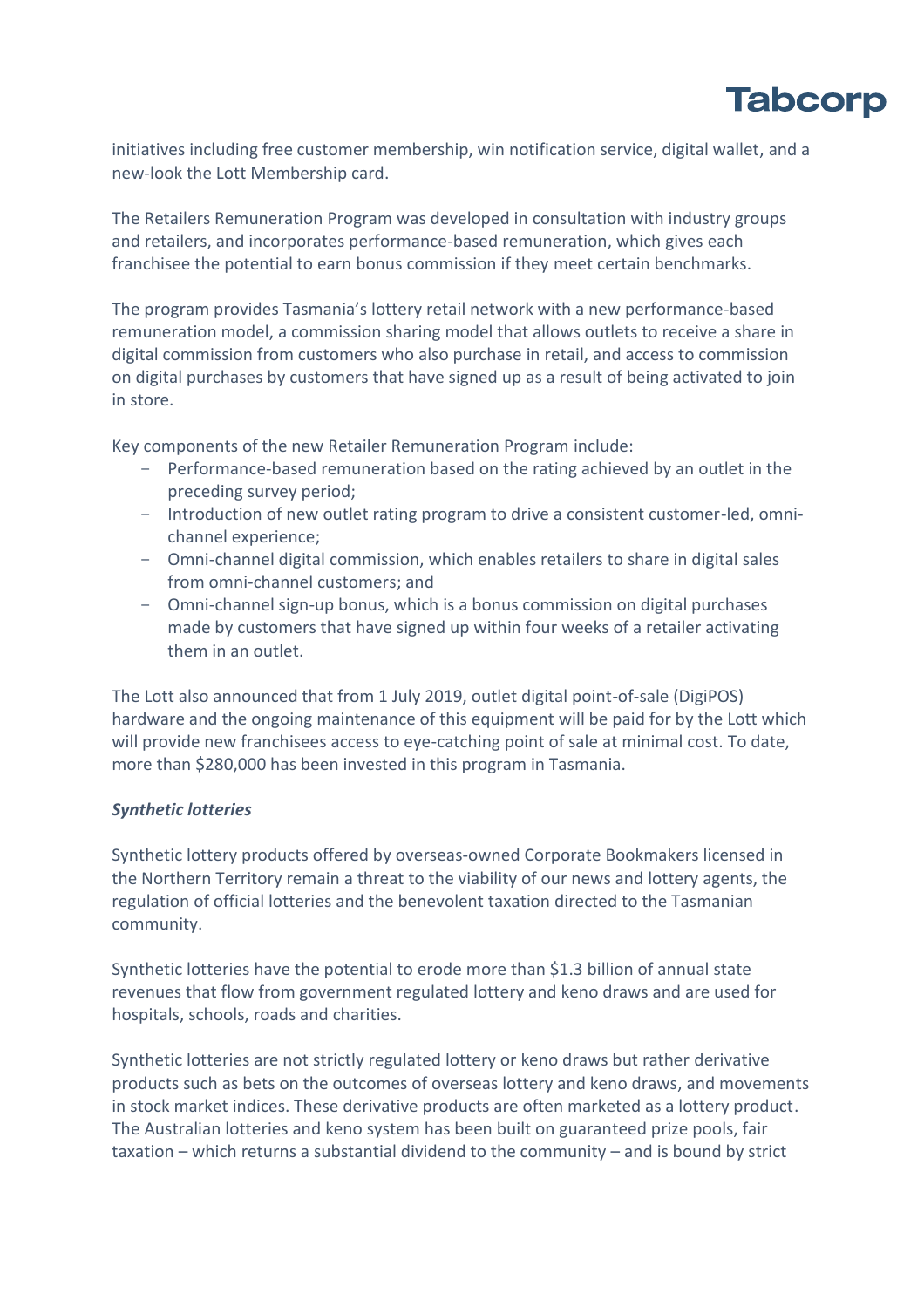

terms and conditions to operate in a strictly regulated market, especially to protect consumers.

In November 2017, in response to representation from the Federal Minister for Communications and concerns raised by various stakeholders, particularly the Australian Lottery and Newsagent Association, the Northern Territory Racing Commission (NTRC) banned the overseas-owned Corporate Bookmaker Lottoland from accepting bets on the outcome of Australian lotteries.

These concerns included that consumers were being misled into thinking that they were buying an entry into a genuine lottery and the potential cannibalisation of both the incomes of small businesses selling regulated lottery tickets and state tax revenues which are used to support benevolent community causes, such as hospitals, charities and sport.

Moreover, 'bets on lotteries' were prohibited by a 2018 amendment to the Interactive Gambling Act 2001 (Cth) (the IGA). Tabcorp supported these amendments. However, some operators, licensed as Corporate Bookmakers in the Northern Territory, continue to brand and market products almost identically to a lottery. These products are misleading for consumers with data suggesting that around one-third of persons think they are entering a real lottery – not betting on the outcome of an event.

### **Tasmanian Government's** *Future Gaming Market* **policy**

As per our submission to the Department of Treasury and Finance's *Future of Gaming in Tasmania – Public Consultation Paper* in March 2020, Tabcorp supports the decision made by the Tasmanian government to clearly announce its policy for the future of the Tasmanian gaming market.

Tabcorp recognises the privilege and responsibility of being trusted to operate wagering, lottery, Keno and monitoring licenses across most of Australia. These products offer legal and regulated gambling entertainment to be enjoyed by millions of people and return a substantial contribution to the community.

# **What has been the impact of COVID-19 on gambling participation and the performance of businesses engaged in gambling activities?**

The COVID-19 pandemic is having (and is likely to continue to have) a short-term disruptive and commercial impact on the businesses of Tabcorp – as well as our partners who rely on the sale of Tabcorp's products (i.e. the racing industry, pubs, clubs, and newsagents).

### *Wagering*

The forced shutdown of Tabcorp's retail venues in response to the pandemic has also further accelerated the significant structural trends away from retail – to the detriment of retail venues across Tasmania (i.e. pubs and clubs) and the national racing industry, which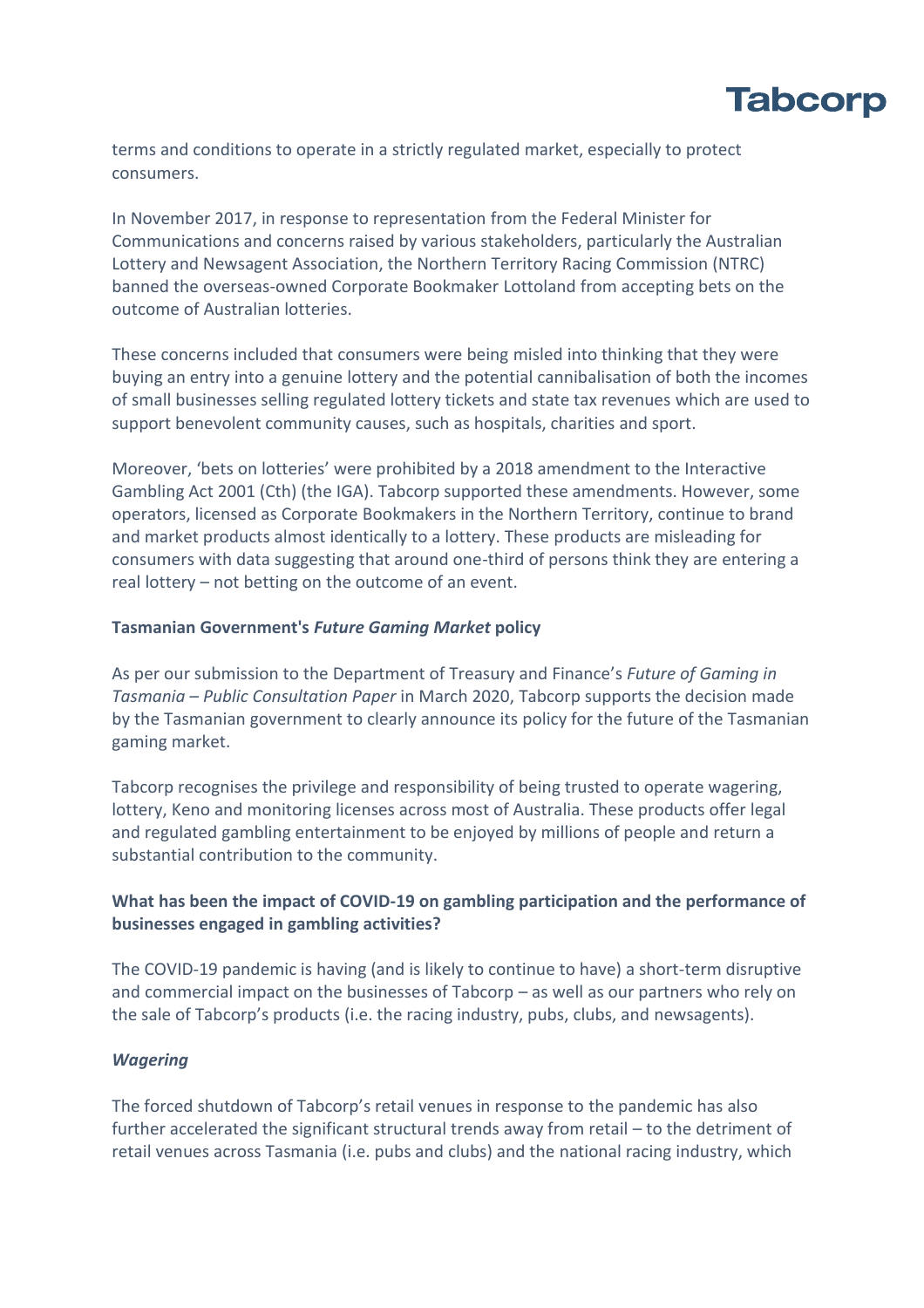

relies on Tabcorp for around 70% of its funding. For example, 4 retail TAB agencies have closed in Tasmania over the last two years because of compromised financial viability.

During the shutdown, many customers who traditionally placed cash bets in the supervised environment of a retail venue opened online gambling accounts to continue enjoying a bet on racing and sport. Some customers who have transitioned to online betting will not come back to place bets in retail venues or bet with the TAB (the State-based licensee). Consequently, there will be less regulatory oversight and economic benefit for Tasmania.

On 28 May 2020, the parent company of Sportsbet and Beteasy, Flutter Entertainment plc (which is the biggest overseas-owned online gambling company in the world), announced a 56% increase in revenues for the COVID-19 impacted period. The announcement noted:

"[Sportsbet and Beteasy] **benefited from the continuation of racing and retail remaining shut**. This has led to an **acceleration of retail customers to online**, with our products and promotions providing attractive to a new cohort of online customers."

Investor analysts are estimating that Sportsbet and Beteasy have increased their Australian revenues by \$150 million over this period and have captured a significant portion of Tabcorp's retail business. This could risk permanent damage to the local racing industry, local retail venues and local jobs in Tasmania.

Further illustrating how overseas-owned Corporate Bookmakers have benefited from the acceleration of retail customers to online, the wagering turnover on the 2020 Melbourne Cup saw:

- Sportbet's turnover double (taking 5.5 million bets);
- GVC's (the parent company of Ladbrokes and Neds) turnover increase 42 per cent; and
- Tabcorp's turnover decrease by six per cent.

### *Proposed reforms to retail wagering and gambling*

To mitigate the significant structural trends away from retail – recently accelerated by the COVID-19 pandemic – and continue to support responsible wagering and gaming in a regulated environment, the government should consider sensible retail reforms, including:

- **Approve contactless payments with debit cards** (i.e. not credit cards) for wagering transactions in retail venues.
- **Approve modernisation of regulations** and support retail venues to reflect that the exclusive retail licence scheme and the achievement of its objectives has been impacted by technological change. Where possible, changes to the regulatory framework should be drafted in a technology agnostic manner.
- Recognise approvals in other jurisdictions and fast-track approvals which improve the customer experience in a retail venue. Corporate Bookmakers get faster product approvals from the regulator in the NT (if any are required at all) and subsequently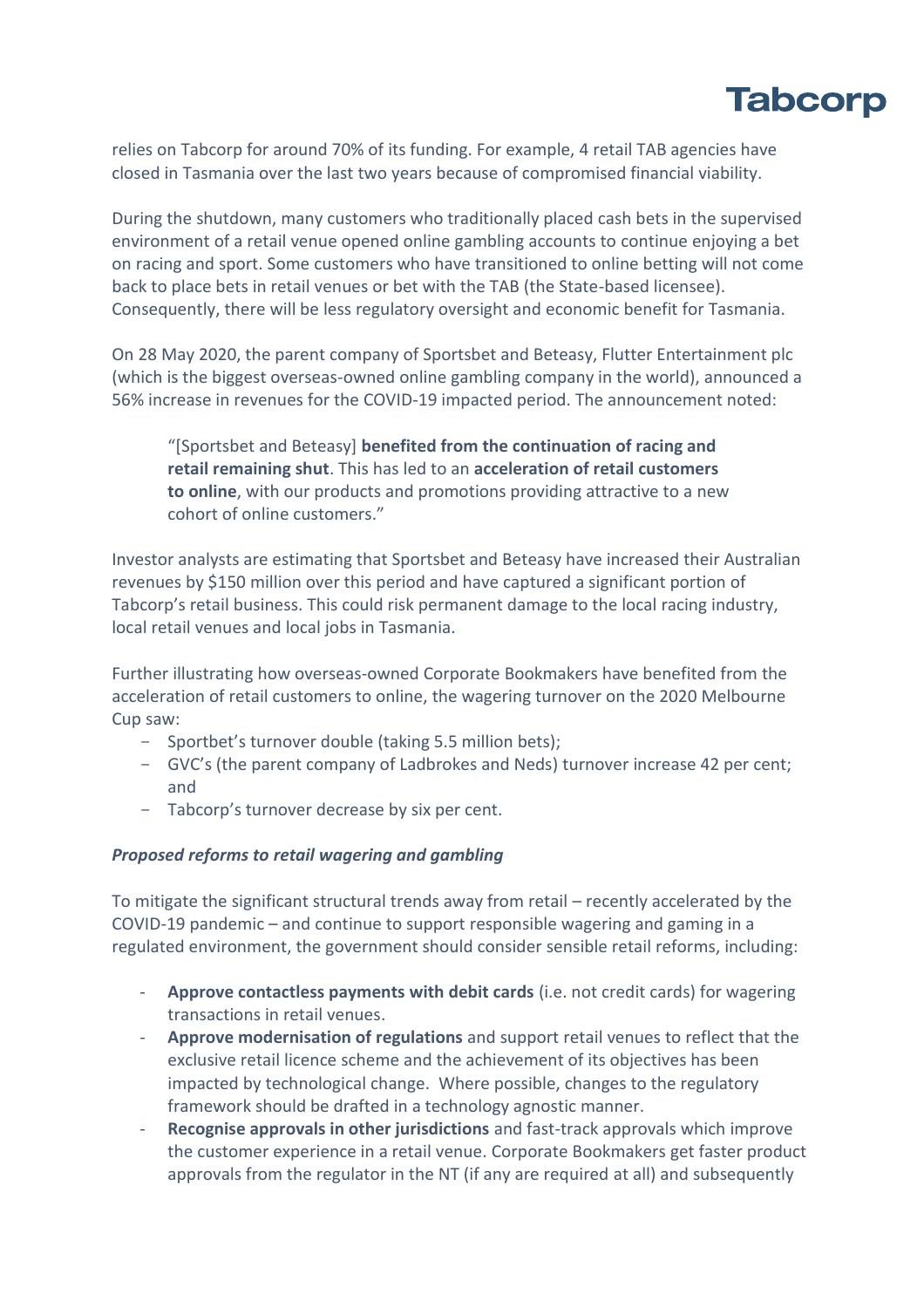can offer their Tasmanian customers more products, and a better experience, than the local State-based licensee. The process for equipment and system approvals is also complex, time-consuming, duplicated across multiple jurisdictions and only applies to the local State-based licensee – who is therefore disadvantaged from innovating and developing new and improved customer experiences. The Statebased licensee should be given an automatic approval (or preliminary approval) for any product, system or equipment which has been already subjected to an appropriate assessment process and approved in another jurisdiction, whilst the Tasmanian regulator conducts its own assessment. Approvals which improve the customer experience in a retail venue should also be fast-tracked.

- **Approve measures to rejuvenate betting on the totalisator.** State-based licensees have exclusivity for totalisator betting and in turn provide around 75% of funding for the national racing industry. Currently Corporate Bookmakers use 'best tote plus' and similar derivative products to attract customers away from totalisator betting – which directly cannibalises local racing industry funding. These derivative products provide the benefits of the totalisator without any of the operational costs, regulatory requirements or obligations to fund the racing industry. Addressing the use of 'best-tote' derivative products will immediately attract customers back to the totalisator and increase racing industry funding. Other measures such as approving the local State-based licensee to use 'tote boost' measures such as not taking a commission and/ or increasing the pool of winning dividends available to customers after the result of a race (i.e. by \$10,000) will give customers a winning bonus, rejuvenate totalisator betting and increase funding to the racing industry.
- Support for **a single national totalisator** will also be important in the near future.
- **Exempt retail wagering from the point of consumption tax (POCT)** or allow the local State-based licensee to deduct the cost of racing industry payments and/ or venue commissions from the POCT liability. This would be in recognition of the substantial funding provided by the local State-based licensee to the racing industry and retail venues. The point of consumption tax (POCT) could also be increased from 8% to 15%, with the arrangements continuing to be in place for the local racing industry and local totalisator to be no worse off.
- **National harmonisation of regulations for consistency across all jurisdictions** and all wagering operators. Lack of regulatory reform in some jurisdictions and the current environment disadvantages the local State-based licensee, local racing industry and local retail venues. A single standard of regulations and enforcement measures would ensure every wagering operator is accountable and operating on a common basis which is appropriate from a consumer harm management perspective.
- Hypothecation of lotteries to good causes providing reasonable taxes for the benefit of the community is appropriate in all regulated industries, particularly those which have the potential to do harm. However, the benefit of taxes on regulated industries is often unknown to the community or misunderstood, and sometimes results in the demonizing of legal and legitimate industries. Hypothecating or directly using taxes for a specific community good (i.e. hospitals, medical research, natural disaster response etc) would be beneficial for the community and allow legitimate industries to responsibly and productively go about their business.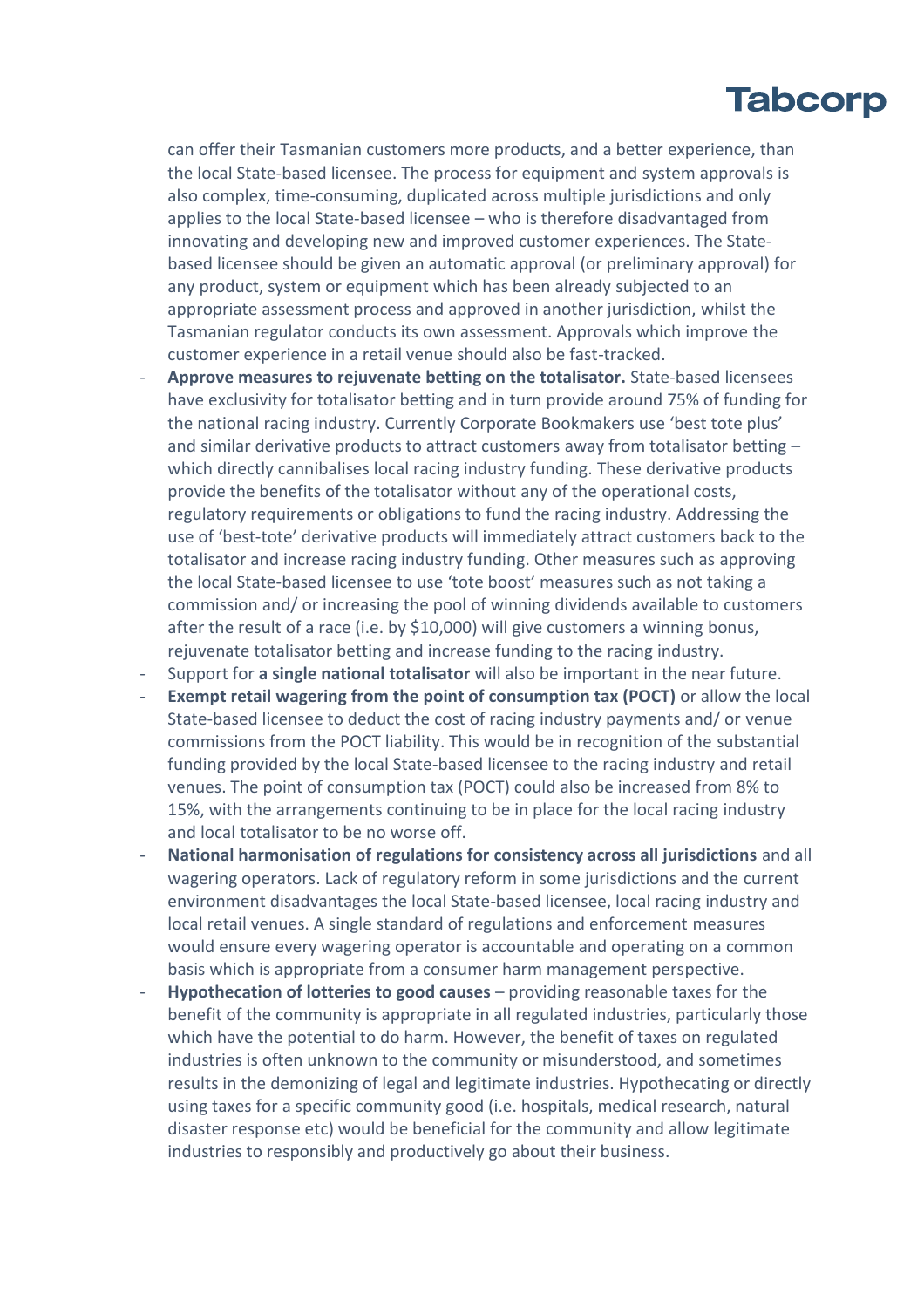

- **Establish an approval pathway for innovative lotteries products**, particularly those which support retail venues. There is widespread community support for the lotteries, and the potential for lottery products to do harm is very low. However, the regulatory pathway for new products is an obstacle to innovation, particularly when coupled with the same approvals being required in other jurisdictions. Considering the community acceptance, low harm and substantial taxation benefit provided by lotteries products, there is an opportunity to trial or pilot innovative products for a defined period (i.e. 6 months) before a regulatory assessment, or something similar (i.e. a 'regulatory sandpit'). This process will provide adequate data to assess customer preferences, impacts on other products and harm-minimisation risks. It is also a method of innovative disruption which, unlike the methods of overseasowned online gambling companies, has input from the State-based licensee and regulator.

### *Proposed reforms to electronic gaming machines*

Tabcorp notes the policy changes and industry developments set out in the government's proposed *Future Gaming Market* reforms including the tender of an independent monitor of the hotel and club EGM network.

The Victorian experience provides the most recent example of a change from a gaming operator model to a venue-based model with an independent monitor.

The move to a venue-based model has provided choice for clubs and hotels in a range of value-added services, including supply of gaming machines, data and insights, venue design, marketing and promotions, and servicing. The venue-based model encourages a competitive market for services, which ultimately benefits clubs and hotels and enables them to tailor their offering to their local clientele.

A centralised independent monitor also offers efficiencies in ensuring the integrity of gaming machines and supports venues in meeting their regulatory obligations. A central monitor can ensure return to player requirements are met and that tax calculations are accurate.

One of the features of the Victorian model is the stringent separation of the monitoring function from the owners/operators and manufacturers of gaming machines; the monitor cannot be an owner, operator or manufacturer of gaming machines. The aim of these restrictions is to prevent both a concentration of ownership and domination of the supply chain within the gaming machine market, and a potential weakening of integrity by enabling an owner/operator or manufacturer to have access to gaming machine data across the network.

We note the intention that these reforms will commence operation on 1 July 2023. Our experience suggests that any tender process will need to commence by mid-2021 to achieve this timeline.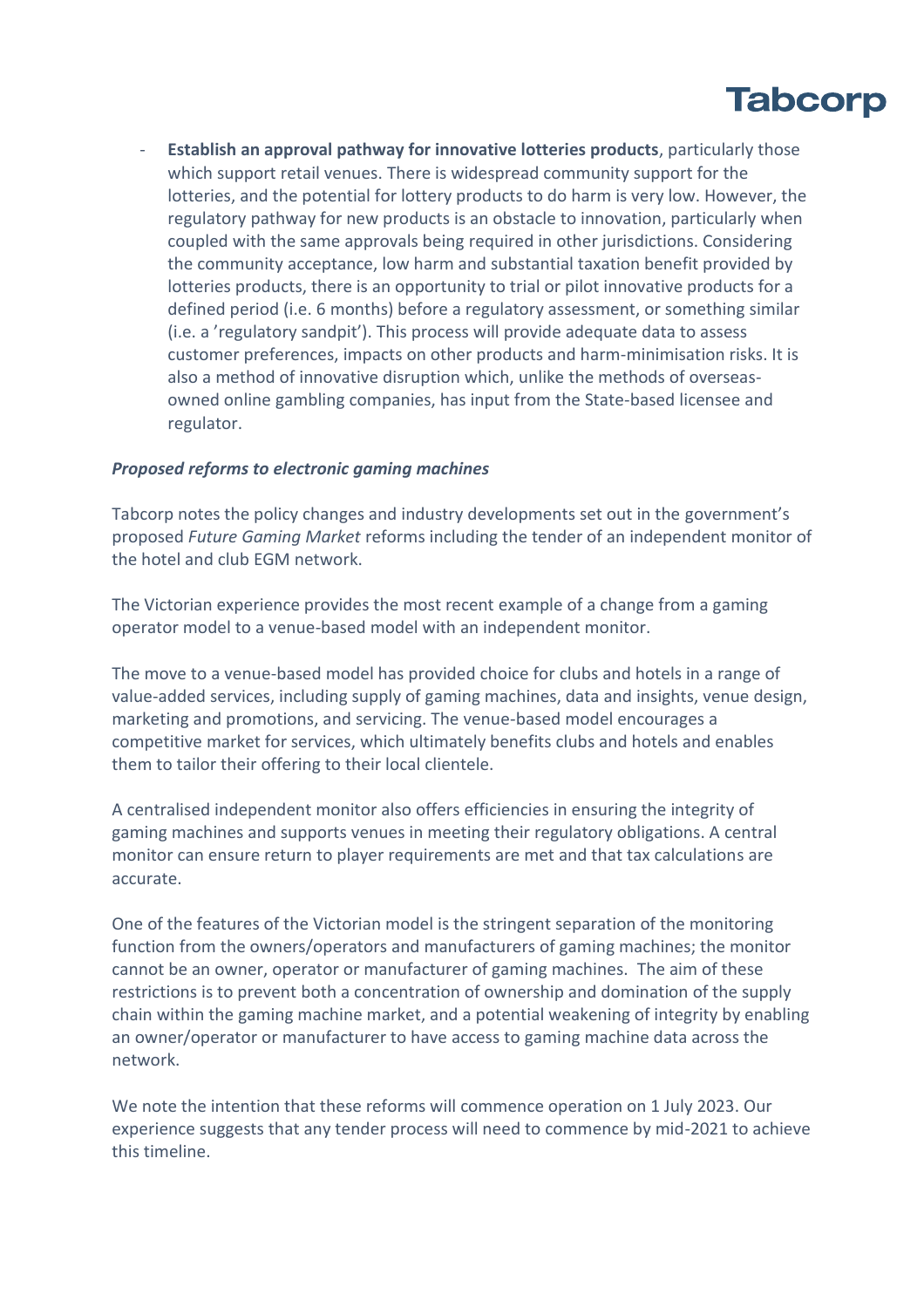

# **Have there been any notable changes in gambling behaviour?**

As a result of the proliferation of tote derivative products by overseas-owned Corporate Bookmakers (i.e. 'best tote plus 5%' or 'top tote'), Tabcorp has witnessed a deterioration of the pari-mutuel business.

An estimated 25% of fixed odds racing turnover of Corporate Bookmakers is made up of these derivative products, which are a direct cannibalisation to the pure pari-mutuel product, placing increased pressure on the tote.

Corporate Bookmakers use 'best tote' and similar derivative products to attract customers away from totalisator betting in Tasmania. These synthetic derivative products have been a particular feature of online gambling advertising and marketing during the COVID-19 period, when punters, who would normally bet on the totalisator in a retail setting with the TAB, were unable to place a bet due to the forced retail shut down, and other restrictions which have made retail betting difficult. Corporate Bookmakers have used this opportunity to lure customers who were looking to open online accounts.

In short, tote derivative products allow Corporate Bookmakers to:

- Realise the benefits of the totalisator without incurring any of the operational costs;
- Avoid Tasmanian regulatory requirements; and
- Offer tote derivatives without any obligation to fund the local racing industry.

The impact to the tote is particularly concerning as pari-mutuel betting remains a critical funding source for the racing industry across our various TAB state licenses, which provide approximately 70% of national racing industry revenue. Furthermore, the pari-mutuel offering of Tasmanian tote customer relies heavily on the liquidity provided through pooling into interstate tote pools.

Tabcorp would be supportive of a revised tote derivative fee structure allowing the Tasmanian Principal Racing Authority (PRA) to implement a higher levy rate on these bet types. A higher tote derivative fee will:

- Increase TASRacing revenues which will support the sustainability of funding to the Tasmanian racing industry; and
- Assist to reinvigorate the competitiveness of totalisator betting which combined with other factors, including progressing national pooling, will provide the tote with a platform for future success.

### **To what extent have innovations or new forms of gambling emerged?**

The introduction of digital account migration provided Tasmanian TAB customers access to the full suite of products and features available to TAB wagering customers in other states and territories, including:

- Venue Mode;
- Enhanced live vision;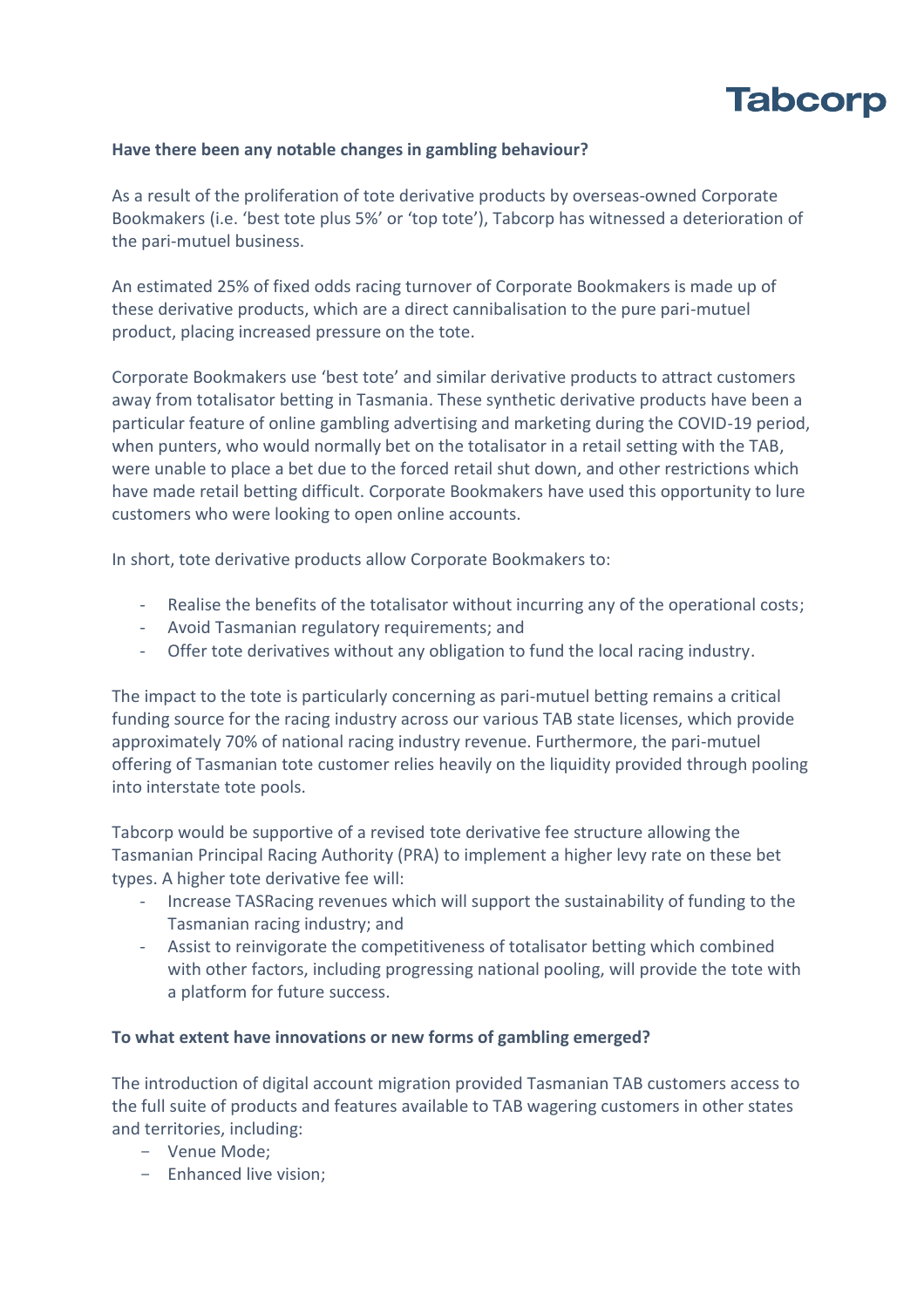

- New tote bet types such as: Early Quaddie, BIG6;
- New fixed odds bet types such as: Same Game Multi, Systems betting and Super Multi; and
- 'Take a Break' the ability to initiate a short-term break from account betting.

In addition, TAB's Tasmanian customers also gained access to Flexi Betting, removing the old fractional betting for digital customers, as well as introducing 50c bet increments. As a result of the Account Customer Migration in Tasmania, customers now have access to Tabcorp's best-in-class wagering products and features not previously available to Tasmania's UBET customers.

Despite Tabcorp's investment in Tasmania, a consequence of the regulatory landscape not keeping pace with new technologies and new products is that Tasmanian customers are missing out on the benefits of innovation, and the community is missing out on additional economic activity.

The experience to date has been that if customer expectations are not met then the customer will leave to find a better experience, which often means betting with overseas-owned online gambling companies, to the detriment of the local industry and local jobs. It also results in less regulatory and responsible gambling oversight in Tasmania.

A relevant example was Tabcorp's proposed use of a cloud provider for systems and records. To enable regulatory compliance, an amendment to legislation was required in Tasmania for the licensee, however due to jurisdictional limitations, Corporate Bookmakers who operate in Tasmania under the Northern Territory regulatory framework were not required to obtain similar approvals.

It is Tabcorp's view that legislation should embrace a 'technology agnostic' mantra. Tabcorp is supportive of any reforms that aim to ensure regulatory instruments are contemporary and sufficiently flexible to accommodate emerging issues, whether they relate to technology or changing customer preferences.

# **What is the level of employment associated with gambling activities and how has it changed over recent years?**

Tabcorp's products support over 4,500 direct and 500,000 indirect jobs in the Australian economy.

Tabcorp notes the recent comments on the importance of the state's racing industry by the Tasmanian Minister for Racing, the Hon. Jane Howlett MLC, who said on 29 October 2020, "(the racing industry) injects around \$103 million a year into the Tasmanian economy and involves more than 5,500 Tasmanians as either employees or direct participants".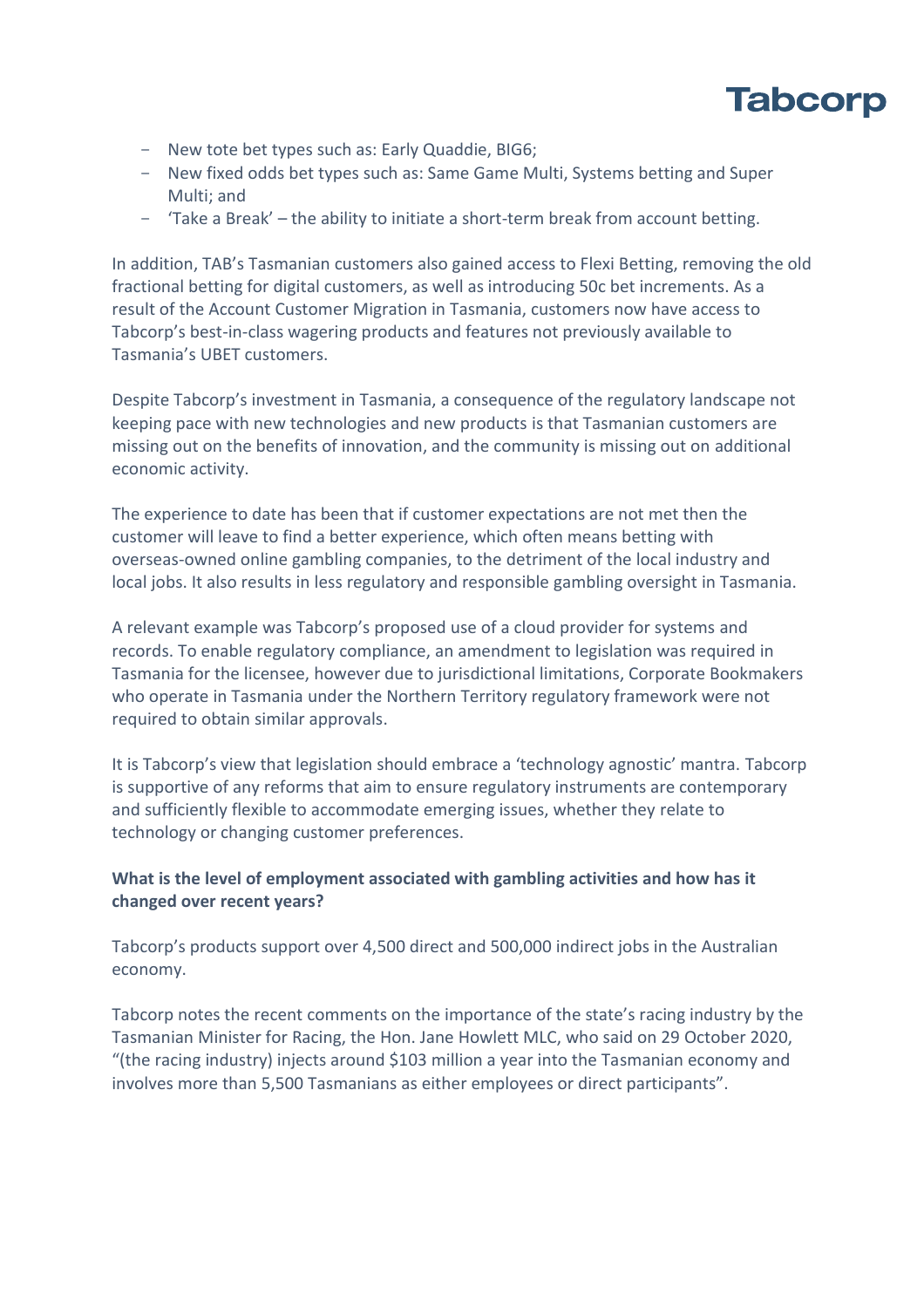# **ATTACHMENT B: BENEFITS AND COSTS OF GAMBLING**

# **What are the benefits and costs of gambling in Tasmania?**

Well-regulated gambling in Australia provides significant enjoyment for many Australians, supports more than 500,000 direct and indirect jobs in pubs, clubs, news & lottery agents, and the racing/breeding industry and is a vital source for revenue for state governments.

Tabcorp's Tasmanian venue partners – such as news and lottery agents, pubs and clubs – shared in more than \$13 million in commissions from the sale of Tabcorp products in the last financial year. Many of these venues are owned and operated by families.

The Community Support Levy (CSL) – derived from the profits of Electronic Gaming Machines (EGMs) in pubs and clubs and held in trust by Treasury – supports the community with cash grants. In 2018/19, more than \$4.1 million was paid into the CSL from the profits of gaming machines in clubs and hotels.

Under the Act, the Treasurer distributed the CSL in the following manner:

- 25 per cent for the benefit of sport and recreation clubs;
- 25 per cent for the benefit of charitable organisations; and
- 50 per cent for the provision of:
	- o Research into gambling;
	- o Services for the prevention of compulsive gambling;
	- o Treatment for the rehabilitation of compulsive gamblers;
	- o Community education concerning gambling; and
	- o Other health services.

In 2018/19, community and sporting organisations that benefited from the CSL included<sup>2</sup>:

- Bridport Golf Club New replacement green on seventh fairway \$15,000 - Glenorchy Upgrade at Eady Street Sports Ground \$77,410
- Sorell Lighting and seating at Pembroke Park \$42,260
- Sunshine Tennis Club Two new tennis court surfaces  $\frac{\text{S41,590}}{\text{S41,590}}$

# **How does gambling impact other sectors of the economy?**

Many of our licensed venue partners (i.e. pubs and clubs) are also providers of complementary products such as food, beverage, accommodation services, music and other entertainment too.

<sup>&</sup>lt;sup>2</sup> http://www.dpac.tas.gov.au/\_\_data/assets/pdf\_file/0003/442065/List\_of\_Successful\_Applicants\_-

\_Sport\_and\_Recreation\_Major\_Grants\_Program\_2018-19.pdf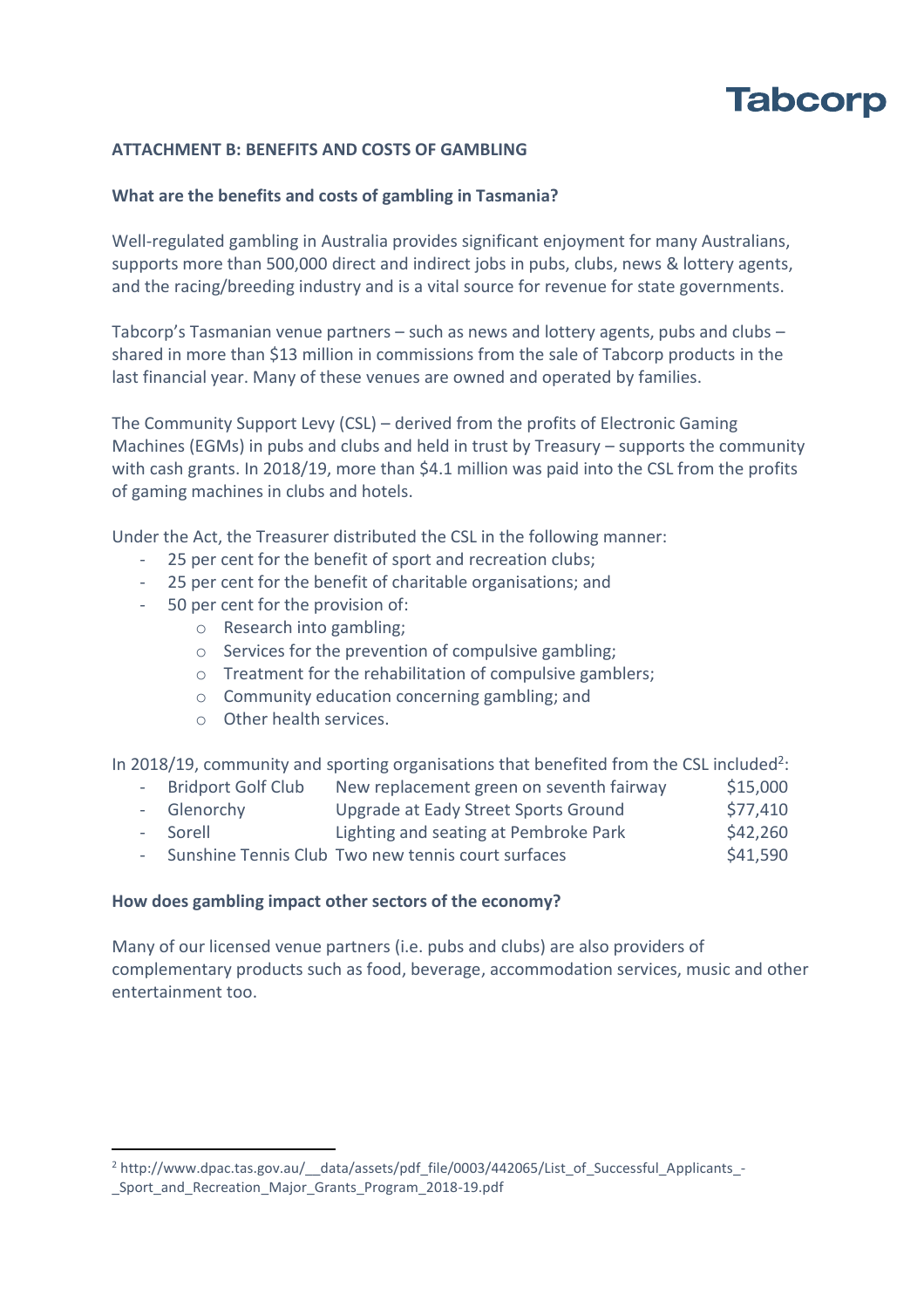

# **Are there any notable regional differences in terms of the concentration of activities, and the social and economic impacts of gambling?**

As previously mentioned, Tabcorp's products support over 4,500 direct and 500,000 indirect jobs in the Australian economy.

Many of these jobs are in regional and rural parts of Australia – including in Tasmania – given the coexisting relationship between racing, breeding, wagering and hospitality venues.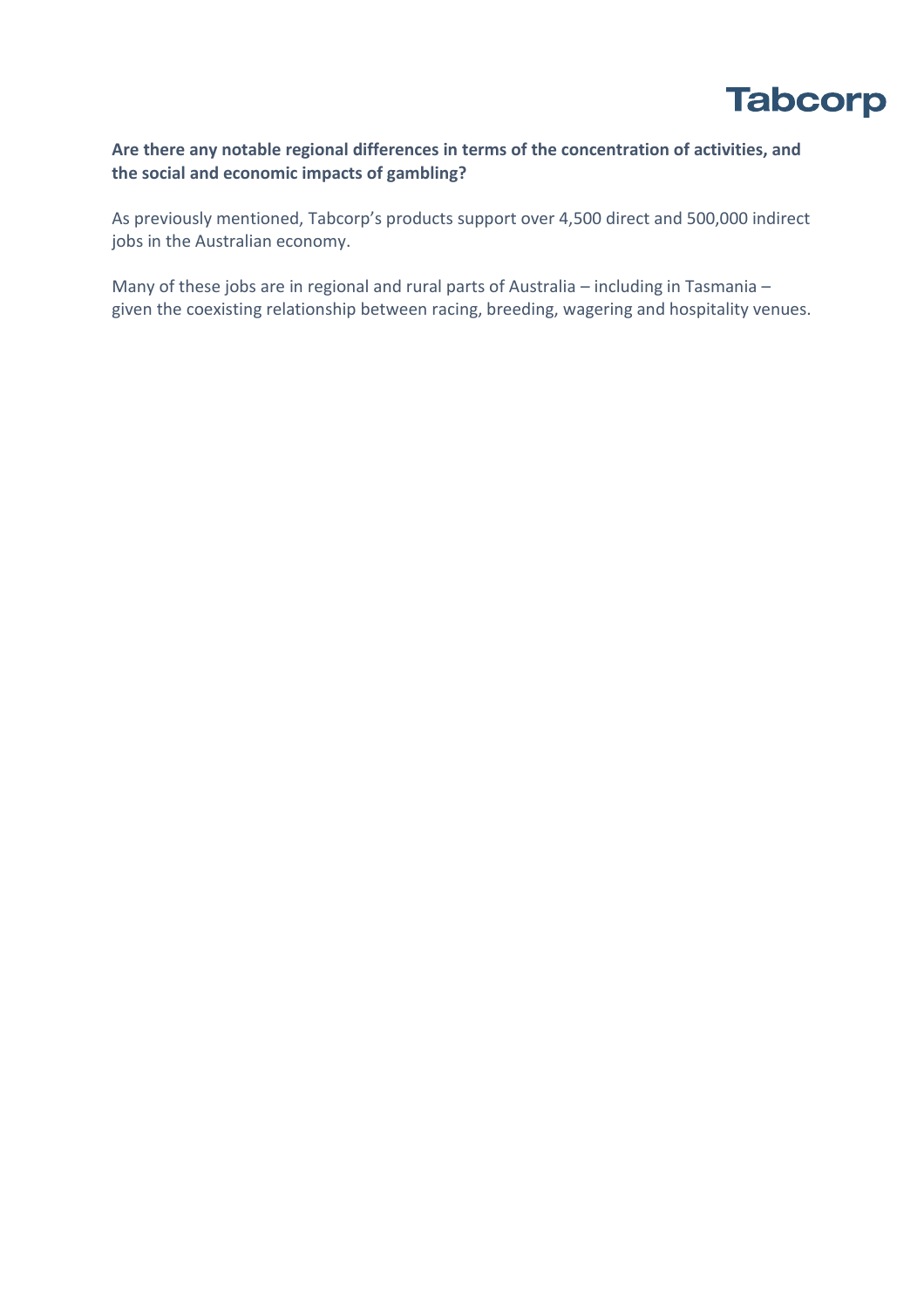

### **ATTACHMENT C: PROBLEM GAMBLING AND SUPPORT SERVICES**

For most people, gambling is a leisure activity and an enjoyable form of entertainment. Tabcorp appreciates however, that a small portion of the population struggles to gamble responsibly.

We are committed to minimising gambling harm and want to continue our strong track record of customer care in Australia. The sustainability of our business and our role in the community relies on a deep commitment to minimising harm from gambling.

### **Are existing policies and strategies in place to minimise harm from gambling effective?**

Tabcorp continues to update our systems, procedures, processes and operating model to support responsible gambling, including the development of our 'Customer Care' technologies and human-led tools that work hand-in-hand to better understand gambling behaviour and empower customer choice.

In 2019, TAB launched a new responsible gambling microsite to create a user-friendly and easily accessible information and assistance hub for TAB wagering customers. In line with National Consumer Protection Framework (NCPF) provisions, TAB wagering also developed 14-day identity verification, automated account closure and deposit limit functionality for customers. Our wagering and lotteries businesses launched a responsible gambling model in 2019 with early intervention processes for customers who score on the model and on the specified business rules. Our Keno business also launched a new responsible gambling microsite in 2019 and is in the process of developing a similar responsible gambling model to Tabcorp Lotteries.

In terms of existing Tasmanian policies and strategies in place to minimise harm from gambling, it is worth noting the Tasmanian Liquor and Gaming Commission Annual Report from 2019/19 which stated (in respect to minimising harm), "the Tasmanian Gambling Exclusion Scheme supports problem gamblers in managing their gambling activity and is one of the most established and comprehensive exclusion schemes in Australia. The scheme provides a means for patrons to exclude themselves from gambling, as well as providing for venue operator and third party-initiated exclusions".

The Lott has World Lottery Association Responsible Gambling level 4 certification. The World Lottery Association is internationally recognised as a global authority and establishes ethical standards and best practice. WLA level 4 is the highest level of accreditation and the certification audit covers key areas including: research, employee programs, retailer programs, game design, remote gaming channels, advertising and marketing communications, player education, treatment referral, stakeholder engagement, and reporting and measuring.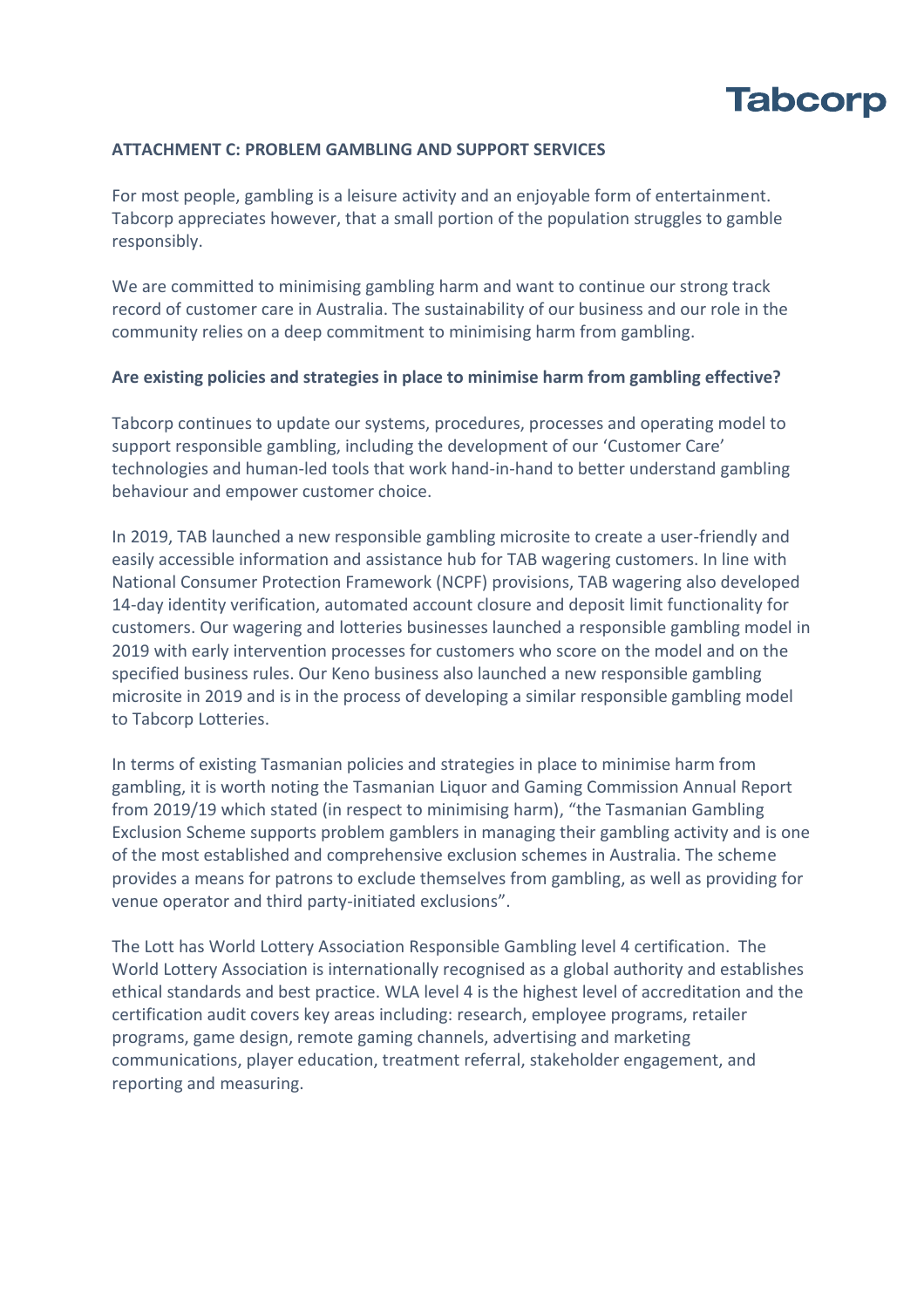

# **Do gambling venues adequately adhere to responsible gambling practices?**

Tabcorp expects all TAB Agents, their employees, licensed venue staff and lottery agents who operate licensed equipment in Tasmania, and Australia, to at all time adhere to responsible gambling practices.

Any Agents, staff or venues found not complying with compliance training requirements or responsible gambling practices can be suspended from trading.

### *Wagering*

To support our licensed venue network (i.e. pubs and clubs), Tabcorp launched our new compliance training in September 2020, known as *TAB Compliance*. All operators of regulated TAB software and hardware in Tasmania complete ongoing training, with a noted emphasis on responsible gambling. This training must be completed by all operators before they are permitted to operate TAB equipment.

The *TAB Compliance* training includes two training modules for our TAS venues:

- 1. AML/CTF training; and
- 2. *TAB Fundamentals*.

The TAB Fundamentals training includes modules on: training on how to operate the Orion terminal; training on different bet types; training about MyTAB; a dedicated compliance module which including information about the Tasmanian Responsible Gambling Mandatory Code of Practice and the Tasmanian Gaming Licence. We continue to evolve and develop this training.

With specific adherence to responsible gambling, TAB Agents, their employees and licensed venue staff complete responsible gambling training with a focus on:

- Tasmanian Responsible Gambling Mandatory Code of Practice and the Tasmanian Gaming Licence.
- Understanding what responsible gambling is.
- Understanding signs of problem gambling: loss of control, money seeking, intensity and duration, irrational and superstitious behaviour, emotional responses, social behaviour.
- Monitoring your environment for customers that appear to be struggling with their gambling.
- Providing support to customers who are showing signs of potential problem gambling: responsible gambling brochures, information on local gambling social services, gambling helpline.
- Supporting customers to self-exclude and information on the Tasmanian Gambling Exclusion Scheme.
- Reporting any responsible gambling incidents including self-excluded customers attending your venue.
- Minors: Checking ID if customer appears to be under 25, monitoring SSTs;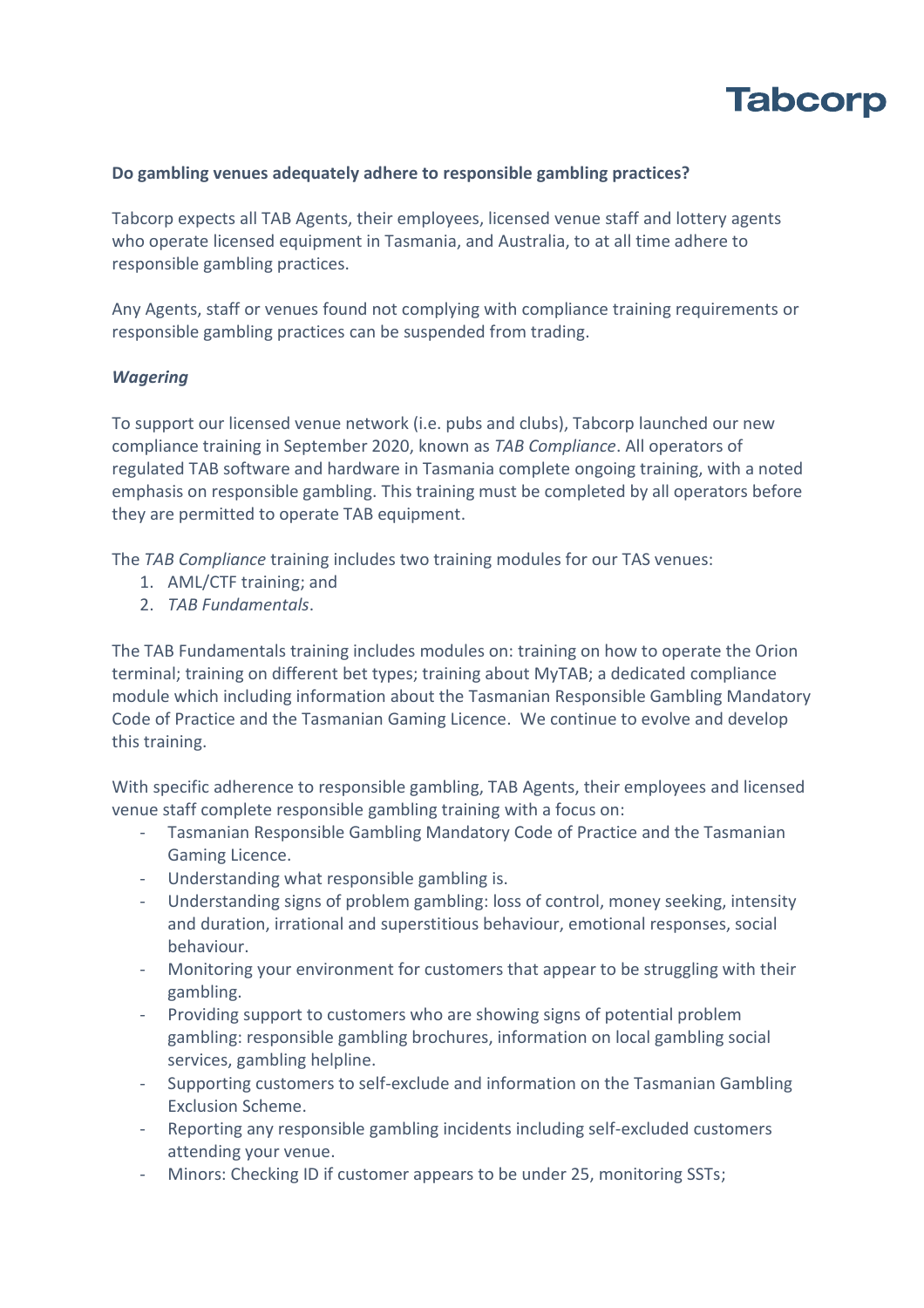- Intoxication: signs of intoxication and refusing service.
- Physical environment (i.e. signage).
- Not allowing credit betting and how to cancel bets.

The TAB Compliance training includes two training modules for our Tasmanian venues: AML/CTF and TAB Fundamentals. This training must be completed by all TAB Operators (i.e. staff working in TAB Agencies and any staff in Licensed Venues that operate TAB equipment). This training must be completed before a TAB Operator can commence selling TAB Bets. TAB Operators must then complete annual refreshers of this training.

A strong consequences framework is in place for non-compliance.

To support our retail venue partners receiving up-to-date information, Tabcorp communicates regularly with our venues through *MyTAB*. Beyond allowing direct communication, MyTAB stores all required compliance information including manuals, forms etc. Tabcorp sends out compliance reminders including responsible gambling on a quarterly basis to all venues (i.e. prior to Autumn racing carnival, June, prior to Spring racing carnival and December). Aside from MyTAB, where appropriate we also utilise industry publications to send compliance reminders.

Additionally, we also have processes in place to regularly assess compliance by our venues through our Retail Assurance team. These team members perform both onsite and remote assessments of venue compliance including responsible gambling.

# *Lotteries*

In June 2019, The Lott introduced a machine-based learning Responsible Gambling Monitoring Model. This model provides early warning analytics to identify at-risk players, together with a customer contact framework to communicate with players about their playing behavior, RG and treatment referral.

The model is run at regular intervals, producing monthly player engagement reports for targeted intervention communications. The intervention communication focuses on providing access to tools to manage play behaviour, including how to access self-exclusion and set up play limits, and contact details for the Gambling HelpLine.

Considered an industry best practice example, The Lott has presented this model at Australia's leading RG gambling event, the 2019 NAGS conference held in Tasmania.

# **Do existing support services meet the needs of those individuals who are experiencing problems with their gambling?**

Tabcorp's harm minimisation innovations have delivered more self-manage tools for wagering on the digital platform in line with the NCPF and changed Tasmanian Mandatory Responsible Gambling Code of Practice requirements (i.e. account closure, deposit limit in addition to the existing spend limit, shorter IDV period).